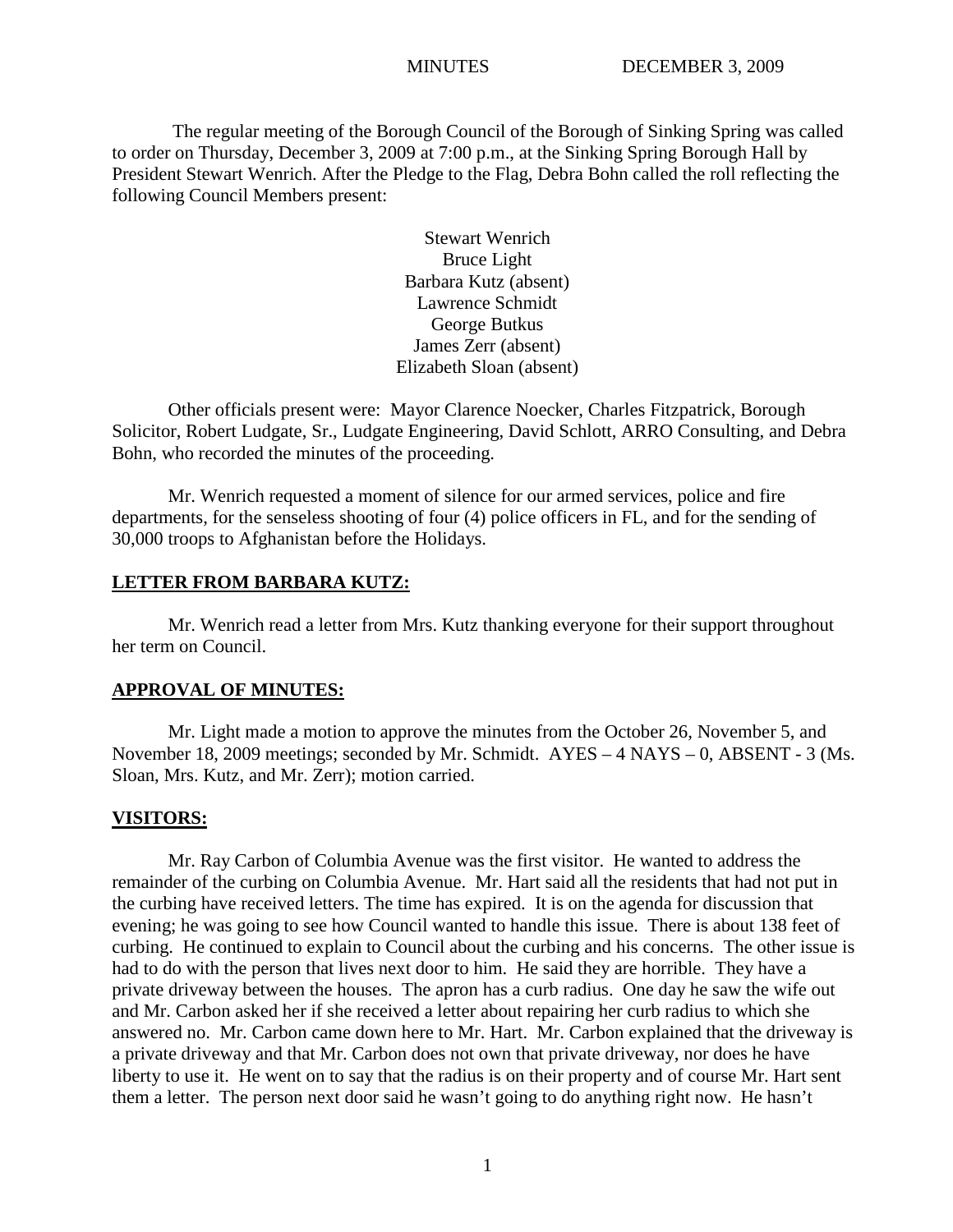#### **VISITIORS (cont'd):**

done anything and now Mr. Carbon is being sued. He is being sued to replace his curb radius. He continued that about two (2) years ago the Borough had water or sewer lines replaced and the contractor ruined a lot of the curbing on Columbia Avenue in his block. Mr. Carbon said they as homeowners are responsible for the curbing in front of their home. He went on to say that due to negligence on someone's part they must still pay for the damages. That is unfair. He said he had the entire 23 feet of his curb replaced. Now, he received a letter from the person that lives next door to him stating that since…he read the letter. He wanted Mr. Fitzpatrick to address the issue since he was a lawyer. The letter stated what was mentioned above. He went on to read that the person living next door to him after receiving the letter ordering him to repair his curbing felt it didn't need repairing until Mr. Carbon complained to the Borough; the neighbor called the Borough and the Borough said they will not take sides on property disputes. So the neighbor contacted their attorney and he advised them that once you touched and removed that part of the curb, Mr. Carbon took control and domain of it; Mr. Carbon has claimed responsibility for it so therefore it is now his responsibility to repair and/or replace it. The person next door went on to say that if you can prove this is on their property feel free to go through the expense of a survey but as of now since he has taken control of it, as it is has, Mr. Carbon is responsible for replacement of that curb. Mr. Carbon said he was not the contractor that replaced the curb and he didn't ask his subcontractor to do that. Mr. Carbon received a certified copy of his deed and the curb is not on his property. He doesn't own a driveway so therefore he does not have a curb radius, Mr. Carbon said. He said according to the letter the Borough won't take sides; he is not asking the Borough to take sides on anything. He is asking the Borough since they have a Code Enforcement Officer, which that Officer should have the knowledge of what a curb radius is; what it belongs to and the properties that it belongs to. He is being sued for \$1,800 to replace about 12 to 16 inches of curb radius. He wanted to know if the Borough would take an issue with this. If they do, he would appreciate it. He is going to Court and he is well prepared to defend himself. He wanted to know what the Borough could do about this. Mr. Wenrich said if that radius is not within your property line then it is not your responsibility. Mr. Wenrich went on to say this is more of a neighbor vs. neighbor matter however he assured Mr. Carbon that when we issue curb repair orders, they will have 60 days with a possibility of another 30 day extension and if the repairs aren't made the Borough will hire a contractor and make the repairs. We will then bill the homeowners and if they fail to pay, we shall put a lien against the property. Mr. Hart said that is correct and he has this very issue to bring up for discussion that evening. He explained again about all the money he lost and how he was going to repair the curbing and how the State got involved. He again said he lost a lot of money. Mr. Wenrich said we have a procedure that we must follow ourselves. He assured him that the curbing will be done. Mr. Hart asked Council if they wanted him to go out to bid for a contractor to finish up the curbing. There are about eight (8) properties for a total of 137 feet of curbing. Mr. Light made a motion to move ahead with doing whatever needs to be done to get the curbing put in on Columbia Avenue; seconded by Mr. Butkus. Mr. Butkus questioned if that had to do with the radius curbs as well to which Mr. Hart said it did. That is the only driveway apron that needs attention according to Mr. Hart. AYES – 4, NAYS – 0, ABSENT 3; motion carried. Mr. Carbon again addressed Council. He said the State was involved and it cost the residents more money. He explained that in one day the contractor excavated, formed, and poured the curb. The next day the State was to come in. Someone complained to one Windsor Service if they could have one (1) more day, they could get the other side of Columbia Avenue. The person from Windsor Service called a State employee who came out at 7:00 that evening. That person said the street did not need to be excavated on the other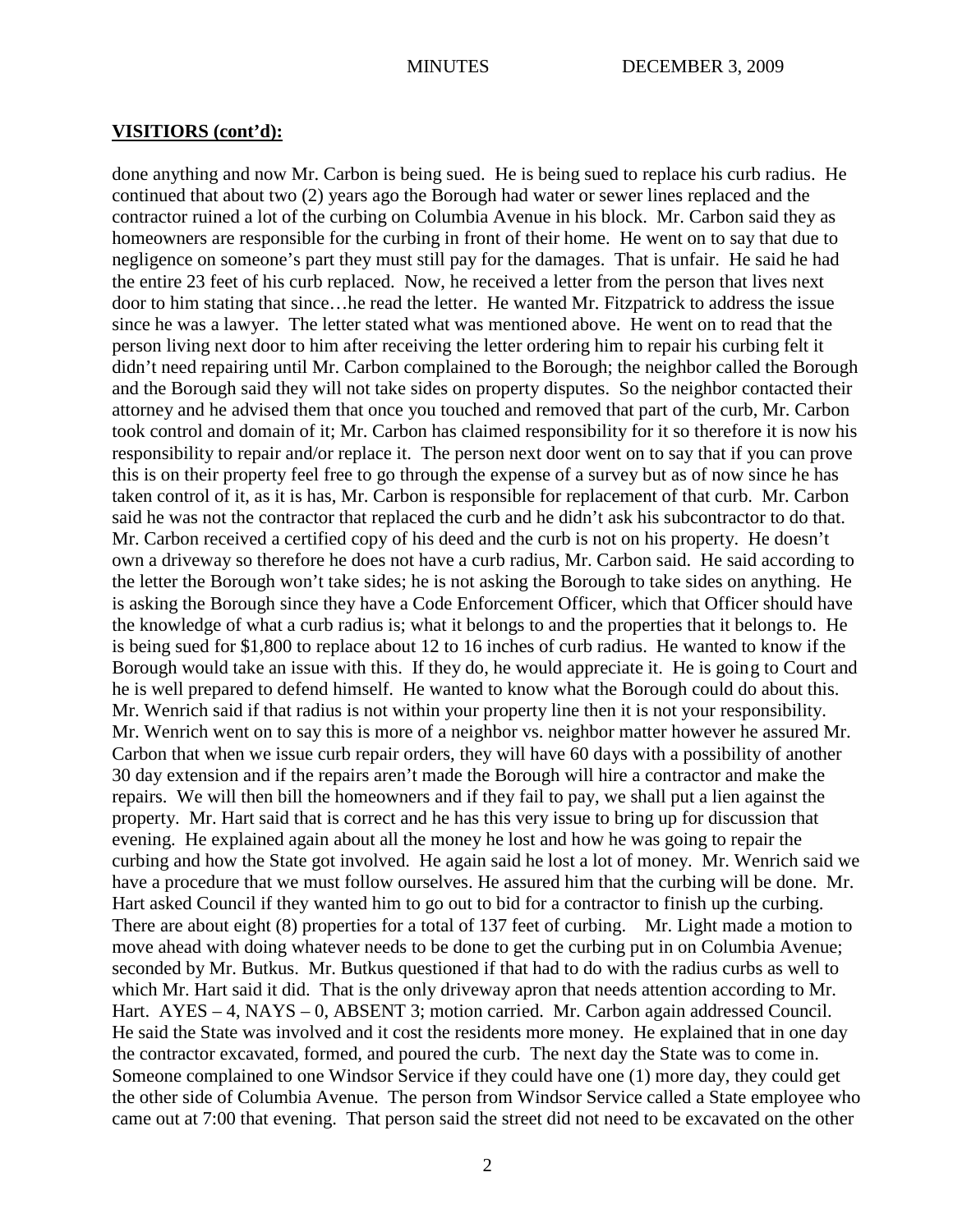## **VISITIORS (cont'd):**

side. That is what Mr. Carbon was going to do. He paid an additional \$800 to get his excavated and a State employee makes a decision the night before not to do excavating. He feels this is unjust. Mr. Wenrich said Columbia is a State Road. They can override us. Mr. Carbon understands that. Mr. Butkus said it was not the Borough who dug up the street. He believes it was a subcontractor for PA American Water. Mr. Hart will follow up and keep Mr. Carbon abreast of what is happening.

Mr. Scott Miller, of Stackhouse Bensinger was next. He was there to answer any questions that might have arisen regarding Traditions. In 2008, the Borough gave conditional approval to the plan based upon a review letter that they Ludgate had done. It was based on an E&S plan. He since then got a request for a letter of consistency from the developer which they want to send to DEP. Mr. Ludgate said what would this letter be based upon? It is based on the post construction management plan. He asked for a copy of the plan as he wasn't going to send a letter based on a plan he had not seen. When he saw the plan he noticed that it was significantly different then the plan he had received last year. Mr. Ludgate showed the plans to the Planning Commission and they were concerned. The Planning Commission passed a resolution with a recommendation to Council saying that the plan is different and they recommend that it be reviewed. They also recommended that the Solicitor be consulted further. They did adopt Mr. Ludgate's recommendation that at a minimum they have assurances from a geotechnical engineer that the proposal for the infiltration of storm water through the ground is going to be safe. Mr. Fitzpatrick supports the Planning Commission's decision. He would like to see the changes that were made to the plan as an amendment to the plan. This means it will have to go through the normal planning process. Mr. Miller said they received conditional approval for the plan. They filed an individual NPDES permit with the Lancaster County Conservational District at that time because the Berks County's office was influx. Subsequently, it has been approved by the Berks' County Conservational District after they reorganized. The changes they are asking for were required for an individual NPDES permit. They realized the plan was conditionally approved; they were going to be filing a final set of plans back to the Borough to make sure that everything was consistent with the review letters that were issued by Mr. Ludgate. That procedure was going to be put into place. This will all be part of the review. The problem was that the letter was part of the NPDES permit application. They did geotech work. They will resubmit an entire package back to the Planning Commission. If Mr. Ludgate has any more concerns then we can just go through the process. No layout changes have occurred. It all has to do with infiltration and how it will be handled. Mr. Fitzpatrick feels that is the best way to proceed. A brief discussion ensued as to the infiltration and what could be happening. They will submit plans back to the Planning Commission.

## **COMMUNICATIONS:**

There were no communications.

## **APPROVAL OF BILLS:**

Mr. Light made a motion to pay the bills; seconded by Mr. Schmidt. AYES -4, NAYS – 0, ABSENT - 3; motion carried.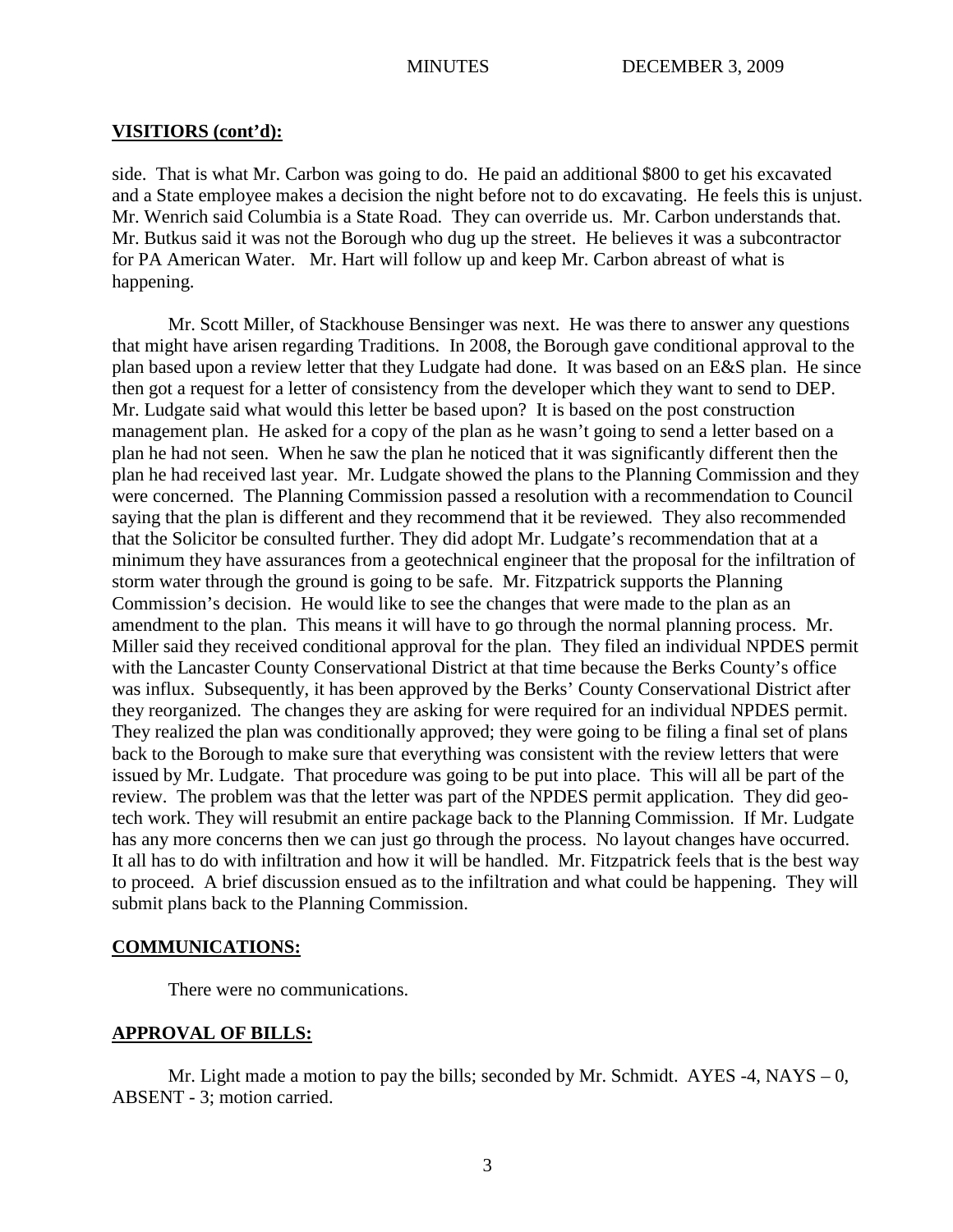#### **WESTERN BERKS FIRE DEPARTMENT:**

Mr. Tom Dietrich of the Western Berks Fire Department gave the report. They have the Fire Commissioner position down to six (6) applicants. The ladder truck is back and running.

#### **MILLER ENVIRONMENTAL:**

Mr. Peter Juzyk gave the report for November, 2009. The trailer jet that was taken to Jet Vac, Inc. is still in the shop. They are still waiting for the parts and they are getting the run around from the manufacturer. They have switched from oxidation ditch number two (2) which has been in service for a number of years to oxidation ditch number one (1). They did that in conjunction to work that Wickersham was doing on division box two (2). Some bypass pumping was done which kept all the plant units operational during the process. Everything worked out well. There is quite a bit of grit at the bottom of oxidation ditch two (2). They are working on coming up with a plan to dispose of the grit. They responded to very brief outages at both the plant and the pump station on November 1<sup>st</sup>. He has been working on calculations for estimating chemical requirements and additional sludge due to chemical phosphorus removal that is part of the upgrade. He continued that estimated costs of operation and maintenance for the upgraded plant were submitted to the sewer committee chairman; Mr. Butkus. Mr. Butkus said all he had were some tentative numbers on the chemicals. He apologized if he misstated that. He did say he and Mr. Schmidt did meet with some representatives of Miller the week before and the numbers were within the numbers we had estimated for budget purposes. At the last Council meeting the quotation for repairing clarifier parts was discussed. It was larger than thought. Council approved a not to exceed number of \$4,000.00. The misunderstanding between the supplier and Mr. Juzyk was a roller chain that was quoted at \$4.00 that was per link not the cost for the entire chain. The chain was 160 links. So the amount was not \$4.00 it was \$640.00 which brings the total to \$4,334.00. They took it upon themselves without speaking to Mr. Juzyk and sent it out. He questioned Council if he should return that item or pay for the difference. Mr. Wenrich said that appears petty to him to return it. Mr. Butkus said we have money available from items that were budgeted and not done at the plant. That way we have it. Mr. Butkus made a motion to amend the price to include an extra \$700 for the roller chain; seconded by Mr. Schmidt.  $AYES - 4$ ,  $NAYS - 0$ ,  $ABSENT - 3$ ; motion carried. The total monthly flow was 18,544,000 gallons. The average daily flow was 618,000 gallons. The total rainfall was 2.00 inches. The contribution by municipality was Sinking Spring – 60.7%, Lower Heidelberg – 30.9%, and South Heidelberg – 8.4%. Mr. Fitzpatrick stated the number for Lower Heidelberg seems higher. Mr. Juzyk has noted that the Green Valley flow meter has shown an increase through the month of November. They checked the ultra sonic sensor and there is no debris that would cause a false reading. They have inspected the usual manhole and there does not appear to be anything that would cause a false positive reading. This continues with the increased flow through the summertime. It wasn't addressed last year or this year by Lower Heidelberg. Mr. Butkus said it could be periodic use. It might be that certain businesses are using more water at certain times or seasons. Mr. Wenrich said as long as the meters are calibrated; meters don't lie. Mr. Butkus displayed one of the plaques the plant received at the EPWCOA on November  $20<sup>th</sup>$ . Miller's people also got an award as they operate the plant. Mr. Wenrich thanked Miller for a job well done. Mr. Wenrich said it was brought up at our workshop meeting that Lower and South Heidelberg Townships have not paid any money to the Borough this year. He was wondering where we were in this situation. Mr. Fitzpatrick stated that South Heidelberg has paid us \$36,000.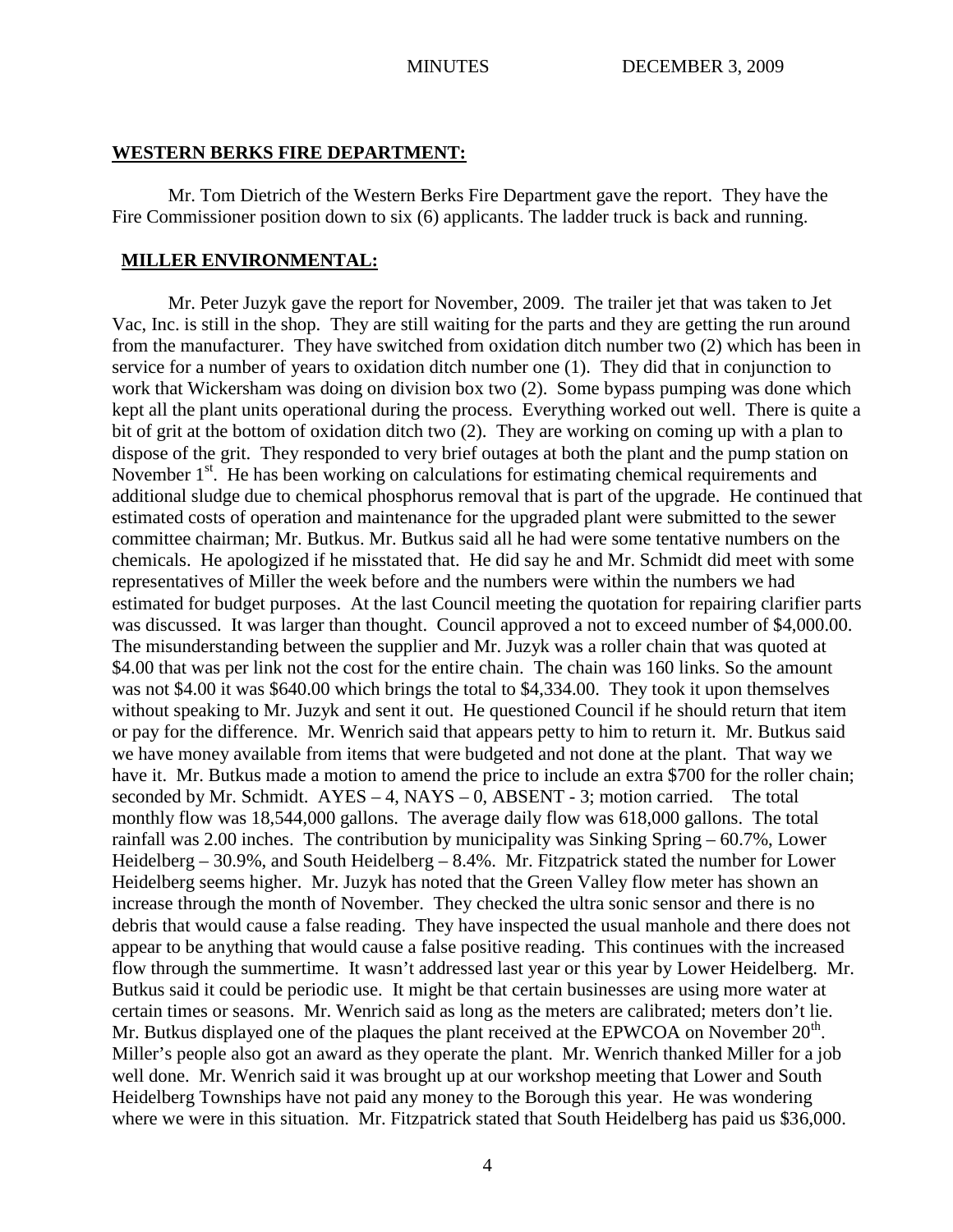#### **MILLER ENVIRONMENTAL(cont'd):**

We received that check a few weeks ago. That is not the entire obligation for 2009. There is a meeting scheduled for next Tuesday between Mr. Schlott, himself, and their attorney and engineer. They have some questions on the shared costs. He believes those issues are hammered out; however there is another issue with expansion vs. upgrade. They hope to resolve those issues at this meeting. Mr. Wenrich said we are in the  $12<sup>th</sup>$  month of 2009. Now they are coming up with these questions, because we are now putting heat on them for not paying the bill. Mr. Butkus agrees. He asked Mr. Fitzpatrick what can be done. Mr. Fitzpatrick stated with a municipality it isn't like having a customer within the Borough. When they don't pay, we can shut the water off. We can't do that and we can't shut off their sewer either. It becomes a health issue. We would have to bring a lawsuit. That is expensive to both parties. We want this resolved. We are actually further ahead with South Heidelberg then we are with Lower Heidelberg. He anticipates after the meeting, they will come up with something and going forward they will be paying current. Lower Heidelberg is really an issue. He circulated an e-mail today which actually started a long time ago. He went over the e-mail with Council. They stated that their Board of Supervisors was meeting and we should be receiving payment for the first two (2) quarters of 2009. Revised agreements were sent to them. A revised agreement was prepared about six (6) months ago, perhaps longer. The agreement was sent to them and it has been sitting with their solicitor since it was sent. Mr. Fitzpatrick has requested their comments and they say they are working on that. They did agree they would pay us the first two quarters of 2009. They were to get authorization at their November 16, 2009 meeting. Mr. Fitzpatrick has heard nothing. As of today, Mr. Fitzpatrick called their solicitor and their solicitor stated they had authorized payment on November  $16<sup>th</sup>$ . Some revenue source has to clear but he assured Mr. Fitzpatrick that a payment would be made. We should receive something next week. Mr. Fitzpatrick explained to their solicitor that we need payment and he is going to recommend an executive session to discuss this matter. Mr. Wenrich said he knew we would have to probably take them to court. He was wondering if a penalty and/or interest could be tacked on as well. Mr. Fitzpatrick said yes. Mr. Butkus stated he spoke with people up there and those people wanted to see an actual year of flow instead of a projection amount. Mr. Butkus said we do have flow data from other years though. Mr. Wenrich said basically they are playing with our money, making interest on it, and we are getting nothing. Mr. Fitzpatrick said it isn't really correct. We entered into this agreement based upon an estimate initially and then a reconciliation will follow once those expenses were determined. So, that is not a basis for not paying us. Mr. Wenrich asked for Council's opinion. Mr. Light feels that Mr. Fitzpatrick should move ahead with litigation if we don't receive any money from them. Mr. Schmidt agrees as well. He questioned if they both have the same engineer to which Mr. Fitzpatrick stated no. At one (1) time it was but it is not that way now. Mr. Schmidt asked if the new engineer at Lower Heidelberg was questioning the agreements. Mr. Fitzpatrick said ARRO is their new engineer. That is not an issue. It is in South but not Lower. Mr. Butkus asked how many on their Board are changing in January as perhaps we will get better cooperation at that time. Mr. Schmidt said he doesn't know if that question can be answered as you don't know what kind of people are going in. Mr. Wenrich questioned if we start litigation how long will it take. Mr. Fitzpatrick stated he didn't have any idea. Mr. Wenrich stated he just wanted to know how long it would take to begin the process to which Mr. Fitzpatrick said a couple of weeks to get it going. Mr. Schmidt said they are having a meeting next week and we should be able to get some feeling of what is going on. A brief discussion ensued as to when everyone holds their meetings. Mr. Light made a motion that if after the two (2) meetings with Lower and South Heidelberg Townships' Supervisor upon completion of those meetings if we don't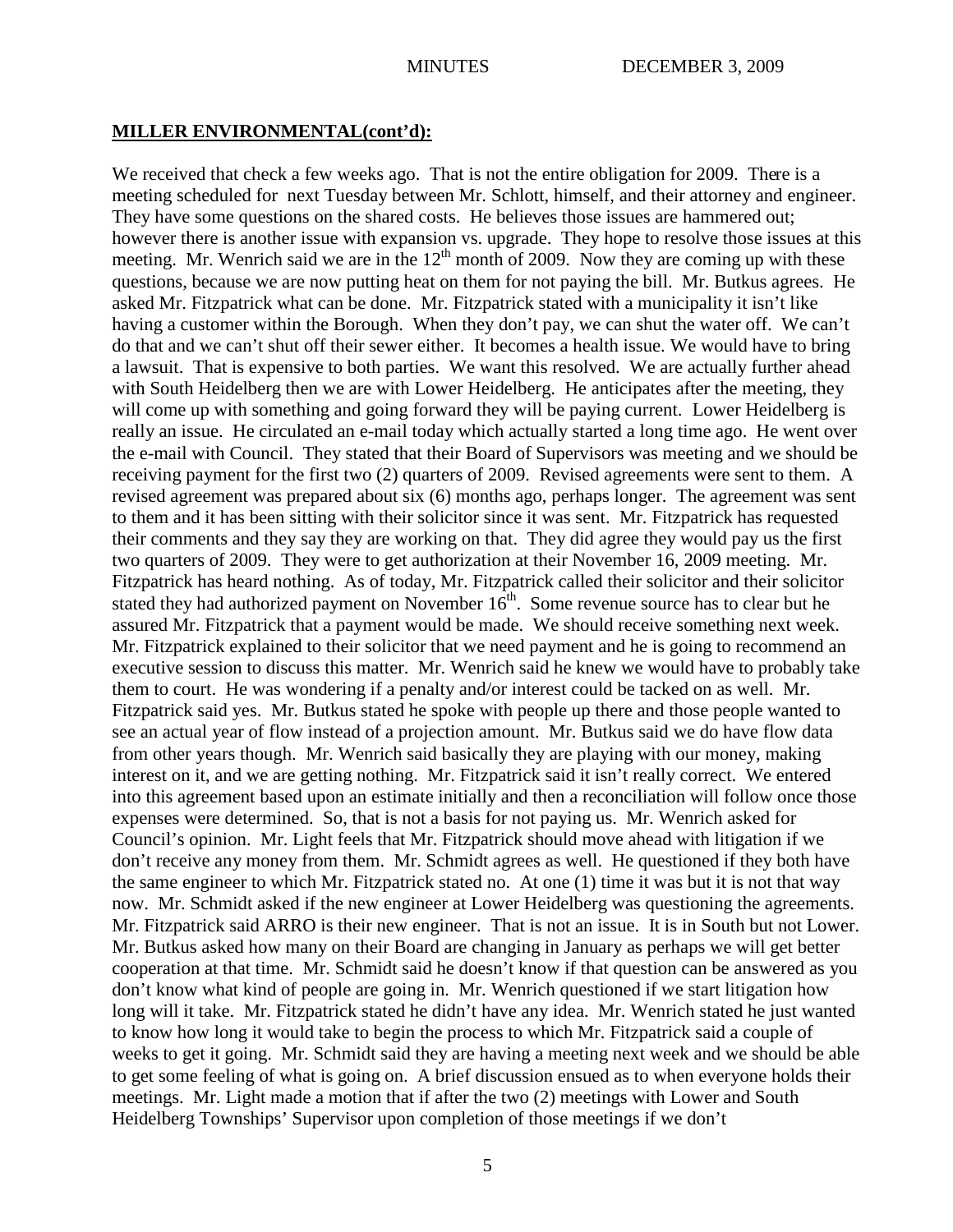### **MILLER ENVIRONMENTAL(cont'd):**

have a resolution to the current situation we authorize Mr. Fitzpatrick to move forward with litigation; seconded by Mr. Schmidt.  $AYES - 4$ ,  $NAYS - 0$ ,  $ABSENT - 3$ ; motion carried. We need an answer. Mr. Speece questioned if we can send someone to their meeting directly. Mr. Harting said perhaps we didn't get any money because it hasn't paid a sewer bill himself. He has not been billed and he lives in Lower Heidelberg Township. Mr. Fitzpatrick stated we are aware of this. He is at least a quarter behind. It is true they don't have the money because of the software problem. Mr. Wenrich stated that is true however it is their obligation to get the bills out. Mr. Fitzpatrick agrees but they have changed secretaries and they are coping with some of the technical problems. Mr. Campbell questioned if we paid out that money already to which the answer was their sewage has already been treated by us. Mr. Campbell stated we have had a discussion in the past if we sell that plant won't these problems go away. Mr. Butkus said if we sell the plant your sewer bill will have to go up because you are selling it to a private entity just like utilities, health care companies, auto repairs shops. They are going to invest in it but they are going to want to make a profit off of it. We don't make a profit off of the plant. Mr. Schmidt said no, we are losing money. Mr. Butkus said no. Mr. Schmidt said, at this point in time we are out at least \$200,000. Mr. Wenrich said that was correct. Mr. Schmidt said Mr. Butkus is making it sound like we can't make money, but we don't want to lose money either. Mr. Butkus said that was true. Mr. Butkus said we have not had to borrow money for the operational side of the plant. We had reserved funding set up. The money we have borrowed is for the construction work. By selling it, they will go to the PUC for rate increases but if they expand or not expand that is at their discretion. They are going to wait till DEP gives them a notice of violation. You can't hold them accountable as well, Mr. Butkus said. He went on to say yes, the Borough would not be out that money, but we aren't in control of the money either. Your bills will be higher. Mr. Schmidt said you assume that Mr. Butkus, you don't know that for a fact. Mr. Butkus said look at the health care companies when they were allowed to make a profit. Mr. Schmidt wanted to move on. Mr. Fitzpatrick will work on this issue.

## **UNFINISHED BUSINESS:**

The first item under unfinished business is the Ordinance for the tax increase for the General and Fire Funds. Mr. Fitzpatrick has the proposed tax levying Ordinance for 2010. This is as a result of the proposed budget. The real estate tax amount would be 4.19 mils on each dollar of assessed value. The fire tax rate would be .85 of a mil on each dollar of assessed value. The rate for ambulance service would be fixed at .25 of a mil on each dollar of assessed value. There is an Ordinance for the establishment of the last item as well. They would not be enacted this evening, he is just looking for authorization to advertise these Ordinances for enactment at the December 29, 2009 meeting. Mr. Schmidt made a motion to authorize Mr. Fitzpatrick to advertise both Ordinances, one (1) being to establish the ambulance tax and the second to advertise the proposed tax rate increases for each of those items mentioned above; seconded by Mr. Light. Mr. Harting questioned if this will be on the tax bill to which Mr. Fitzpatrick said yes. Mr. Harting voiced his concerns over the ambulance fee.  $AYES - 4$ ,  $NAYS - 0$ ,  $ABSENT - 3$ ; motion carried.

The next item was the trash ordinance. He was authorized to advertise an amendment to the Ordinance. It has been advertised for adoption. This was circulated. He reviewed what was in the Ordinance for the audience. This Ordinance will allow for fines to placed without giving any prior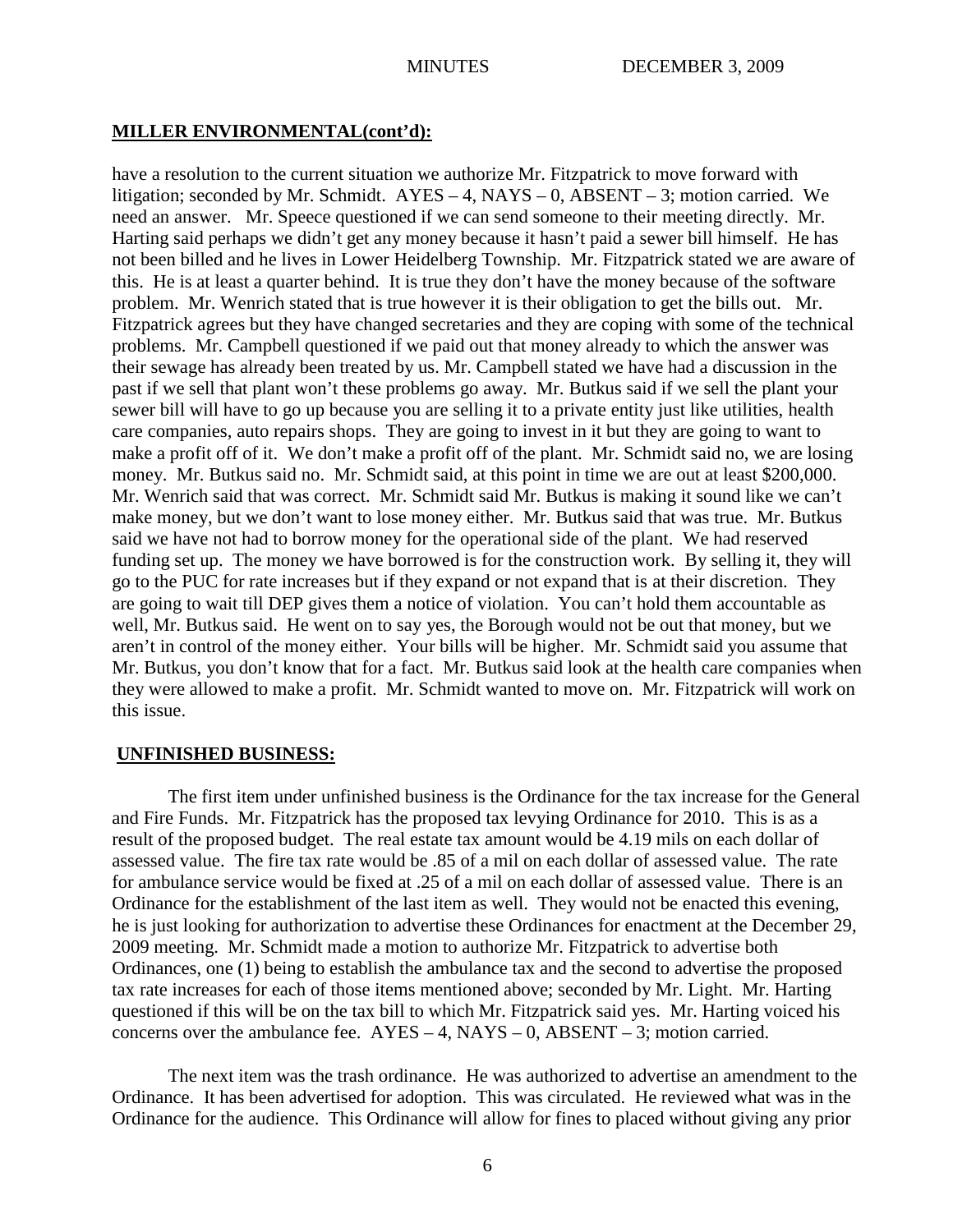notification. The first offense with be \$50; second offense - \$100.00; third offense \$150.00; and \$300 for each offense thereafter. Mr. Butkus made a motion to amend the trash ordinance; seconded by Mr. Schmidt.  $AYES - 4$ ,  $NAYS - 0$ ,  $ABSENT - 3$ ; motion carried.

The next item was bulk computer hours. The cost is \$4,500 for an additional fifty (50) hours. Mr. Light made a motion to purchase the fifty (50) additional hours at \$4,500; seconded by Mr. Schmidt. AYES – 4, NAYS – 0, ABSENT – 3; motion carried.

The Miller Environmental bill in the amount of \$6,952.50 was next. This bill was for the cleaning out of the primary digester. It is part of the upgrade and expansion at the plant. Mr. Butkus said Council said they were not notified of this. It is in the bid specs. Mr. Butkus explained. Mr. Light said the issue wasn't whether the work needed to be done or not, it was the cost of the work. We weren't aware that it would cost that much. Mr. Light went on to say, that someone stated there might be another bill to pay in addition to this one as well. Mr. Butkus said that he does not have an amount. Mr. Schlott said these bills are being paid however there is a contingency fund where bills like this could be paid out of. This will be part of the PENNVEST loan we are applying for. This cost would be reimbursed to us by PENNVEST as it is part of the project. He does not believe this should be a problem. Mr. Butkus made a motion to pay the Miller bill in the amount of \$6,652.50; seconded by Mr. Light.  $AYES - 4$ ,  $NAYS - 0$ ,  $ABSENT - 3$ ; motion carried.

The last meeting of the year will be December 29, 2009. Our tentative budget has been passed and is lying in state. It will be passed at this meeting.

At the last meeting the auditor who has been preparing our audits sent in a quote. Mr. Fitzpatrick said he sent out requests for proposal from about nine (9) firms. We did not get responses from all of them but we did get back three (3). Council has in front of them those proposals. Long Borrell's total is \$9,600; Reinhart and Company is \$12,175.00; and Reinsel, Kuntz, Lesher was \$12,500.00. No office staff commented on this. We currently use Reinhart and Company and there bid is more than Long Borrell. This is not a required bid process. This is professional services and Council could award to anyone. Mr. Butkus questioned if Mr. Fitzpatrick had any dealings with these other firms. Mr. Fitzpatrick stated he had with all of them. They are all good firms. Mr. Butkus said this is one area where you don't want to go cheap just for cheap sake. Mr. Butkus feels we should stick with who we have as we have dissolved the Authority this year. Those things we want to make sure we button up securely so he is not sure this is the year we want to bring in new staff. A brief discussion ensued. Mr. Butkus made a motion to stay with Reinhart and Company for this year and if the new Council wants to choose firms they allow themselves enough time to choose; seconded by Mr. Schmidt.  $AYES - 2$ ,  $NAYS - 2$ ,  $ABSENT - 3$ . The Mayor goes with Reinhart and Company. Mr. Fitzpatrick will contact the others.

The next item was Alcon approval. The Planning Commission voted for conditional approval based on four (4) items. The conditions have been met. There is one (1) outstanding condition as it relates to property ownership. There is a sketch plan for record which the applicant has submitted to re-deed properties so they are placed in one (1) deed. The second issue was the Land Development Plan. The outstanding issue was resolved. There was a letter submitted by Mr.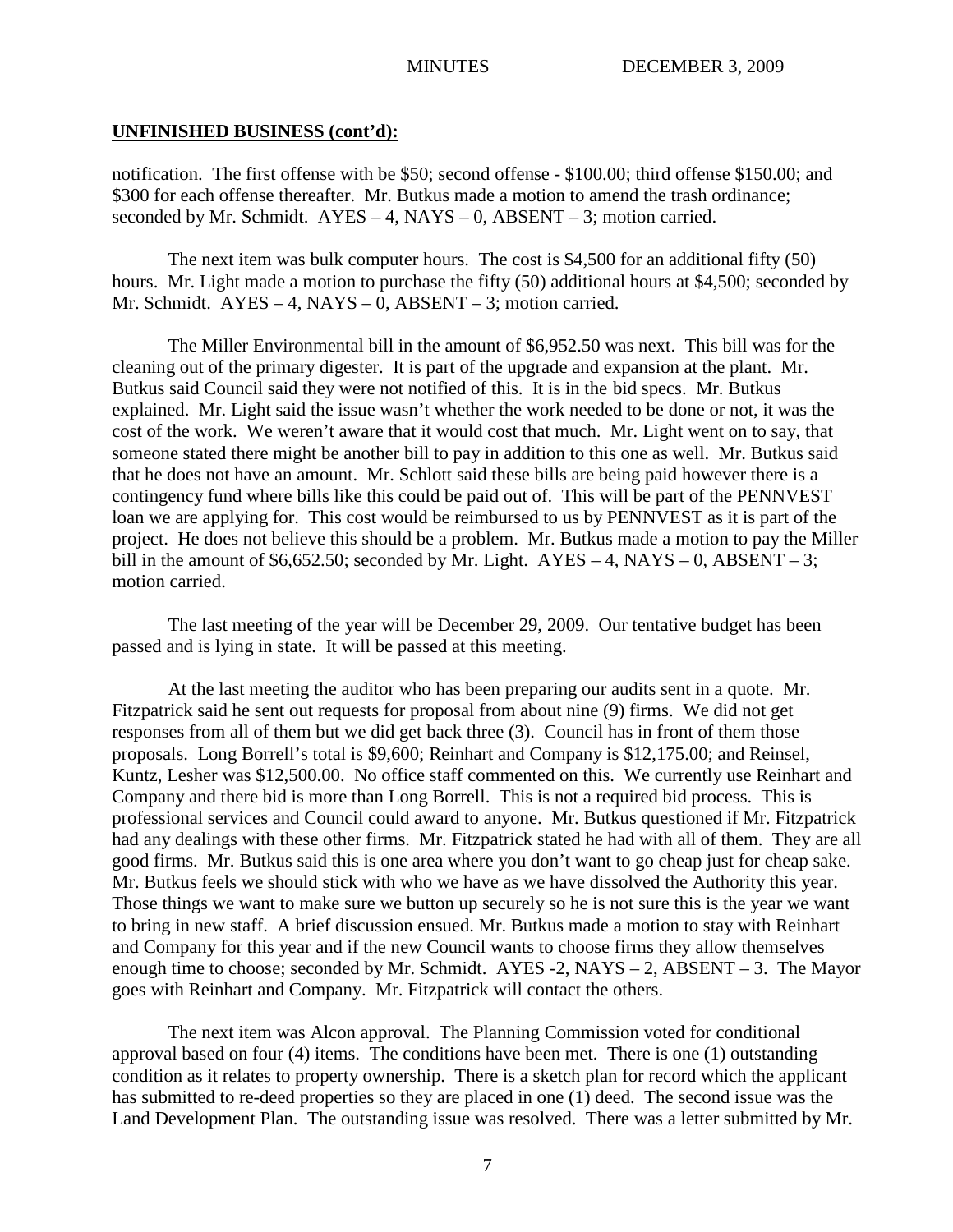Schlott. Mr. Fitzpatrick stated there were two  $(2)$  lots that were both titled to the same name. However if they are two (2) separate lots they must meet the side yard requirements and they want to cross over the lots. The best way to resolve is a deed of consolidation and that will eliminate any zoning issues at a very reasonable cost. Mr. Schlott stated a letter was prepared in response to McCarthy Engineering's request for the need for planning modules as well as outlining what their projections are for new employees and those types of things. Based on their current allocated capacity which is 19,665 gallons, and taking into consideration over the next ten (10) years they will be adding roughly 100 employees, it appears there will be a need for additional capacity. It appears they will need an additional 2,120 gallons of capacity a day at some point over the next ten (10) years. That is about eleven (11) EDU's. Mr. Schlott stated there is no need for new planning modules to be completed. There were some concerns about the line capacity, but it appears there should be no surcharging issues according to Mr. Schlott. There were significant I&I repairs made in 2008 on that line which is helping. Mr. Ludgate said that the sewer issue was one (1) of the issues; the property line was the second issue. The third was a letter from Alcon stating they would satisfy our environmental and our zoning standards. That letter has come in. A letter regarding erosion control has been sent in. The last was a review by the Borough's Fire Marshal and they have seen that also. All conditions have been met. Mr. Fitzpatrick said there are two (2) ways to handle the sewage issue. If you don't reserve capacity, there is always the possibility you could lose additional capacity. We can do that or you could acquire the capacity by paying the tapping fees. It is \$2,500 per EDU. It would be \$27,500. The reservation fee is not credited to the tapping fee. No answer is required that evening. We can give approval. Mr. Butkus made a motion to accept the Alcon plans as submitted since they met the conditions; seconded by Mr. Light. AYES – 4, NAYS – 0, ABSENT – 3; motion carried. The Planning Commission will not be having a December meeting. There are no public improvements on this plan. For that reason no security will need to be posted.

Mr. Light thanked the people for their support. He continued it was an honor to work for them over the last several years. He hoped over the last six (6) years he tried to use his best judgment for everyone in this Borough. He again thanked everyone. He wished everyone a very Happy Holidays.

The Mayor had the Burgess Badge. He gave the badge over to the Historical Society. He also had the Mayor's Badge which he will be handing over as well. He has one (1) that he carries all the time and he will keep that badge. He thanked the people of the Borough for their cooperation over the years. The Berks County Association of Mayors presented a clock to the Mayor along with a Proclamation. They thanked Council for allowing them to speak. They called our Mayor "The Dean of Mayor's". He has made his mark across the State.

Mr. Wenrich thanked Council along with the community as a whole for all the kind thoughts, cards, and well wished for his mother who passed away on November  $19<sup>th</sup>$ . She would have been 90.

Mr. Fitzpatrick had prepared a lease for signature for the riding area. However he appeared the lease was not there that evening for enactment.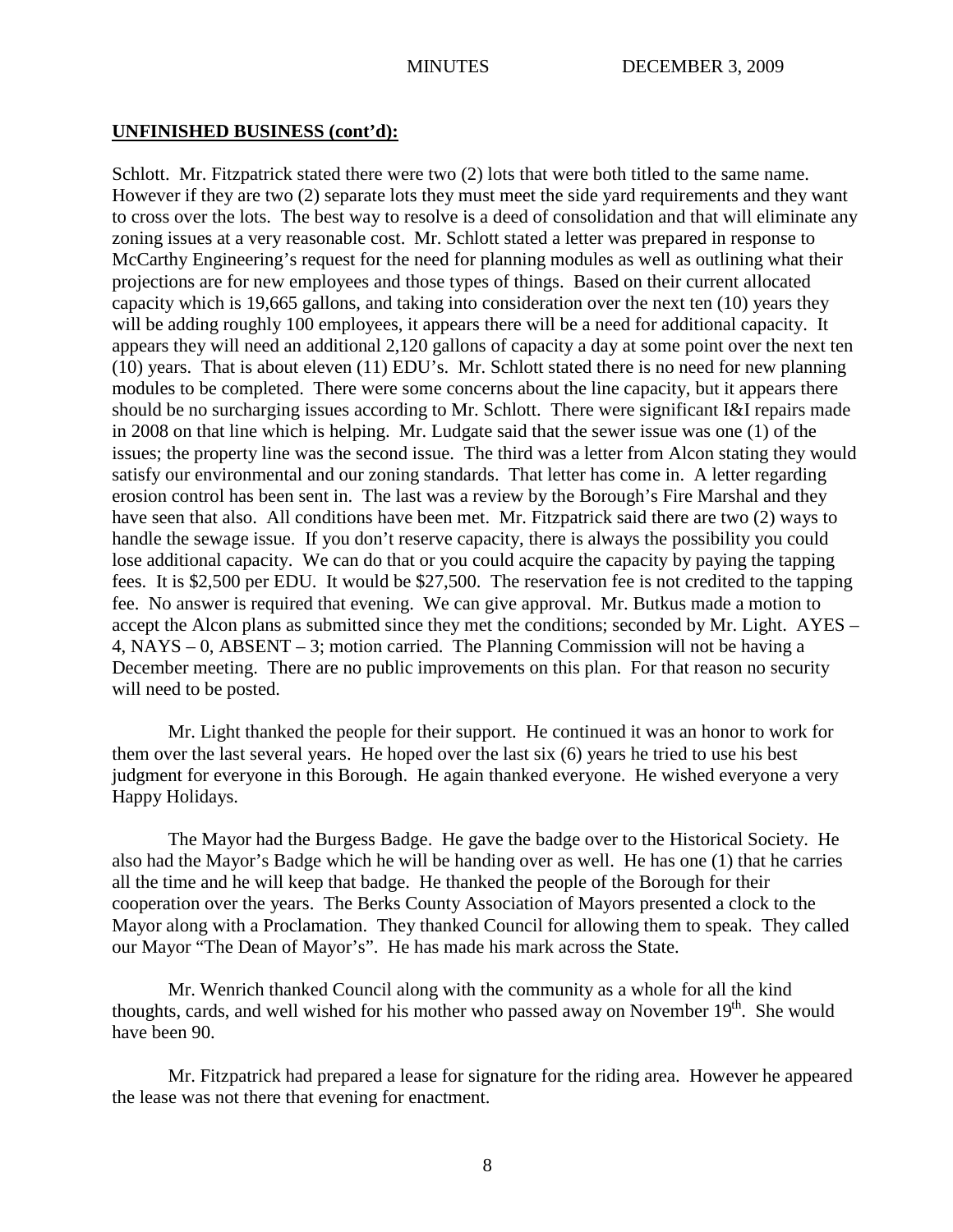Mr. Schlott said the working is progressing at the plant. The head works building is essentially structurally complete. Clarifier number three (3), the concrete work is essentially complete and the contractors have started painting the inside of the tank. All the concert work is done in regards to the eight (8) new reed beds. They installed the liner system on four (4) new reed beds. They have placed the walls and gates associated with the flow division box which will divide the flows between the clarifiers. They have begun some of the electrical work at the head works building. This month we have one (1) application for payment which would be number four (4). The amount is \$347,146.00 to Wickersham for period ending November 20, 2009. ARRO recommends the payment. Mr. Butkus made a motion to authorize payment in the amount of  $$347,146.00$  to Wickersham; seconded by Mr. Light.  $AYES - 4$ ,  $NAYS - 0$ ,  $ABSENT - 3$ ; motion carried. There were some change orders needed. The approved loan from PENNVEST was \$4,088,950 and included a \$291,150 contingency. They would like the Borough's authorization to move ahead and purse the contingency money. Mr. Butkus made a motion to authorize Mr. Schlott to proceed with filing this paperwork; seconded by Mr. Schmidt. AYES – 4, NAYS – 0, ABSENT – 3; motion carried. There are still some small issues at Brookfield to be looked into.

Mr. Hart stated a little bit ago, the Borough entered into an agreement with Four Leaf Energy for the capacitors back at the sewer plant. It had been sized for number two (2) ditch mode. That was installed about four (4) weeks ago. Since that time there was a plan to change ditches and now we are using ditch number one (1). He has a proposal to have that one (1) sized and a capacitor built for that motor. Right now with using ditch one (1) we are not going to reap the benefits for the capacitor on the number two (2) ditch. This group is now being recognized by the State so they are giving a twenty percent (20%) discount on the units that they build. He did ask the manufacturer if we could take the capacitor from ditch two (2) and move it to ditch one (1) and the answer was no. The cost for the additional capacitor on this ditch would be \$2,881.90. Mr. Light made a motion to install the additional capacitor; seconded by Mr. Butkus.  $AYES - 4$ ,  $NAYS - 0$ , ABSENT – 3; motion carried.

The first item had to do with Spring Market which is located at the former Boscov site. The traffic engineer has submitted what he hopes are the final submission for obtaining their permits. They have incorporated the suggestions. They are having quite a struggle with PENNDOT people has they are trying to keep as much of the on street parking as they can. Mr. Fitzpatrick questioned if it only affects parking on the south side of Penn which Mr. Ludgate said correct.

With regards to the zoning and Saldo, the Planning Commission has received a completed draft. Each member has a copy and they are to submit their comments and questions to Ludgate and they will try to answer them. They are having a meeting in January and they are hoping to resolve all the issues on the proposed zoning ordinance and then make a recommendation for Council to review and having a public hearing. If that happens, the meeting most likely will happen in March. The Saldo is a bit behind however they are hoping that only one (1) public hearing will take place in March.

The next item is from the County. The County Commissioners have allocated \$75,000 in funding to the Borough for adopting a traffic impact study and transportation impact study. It is required by PENNDOT before performing major construction. The study is to be fully funded by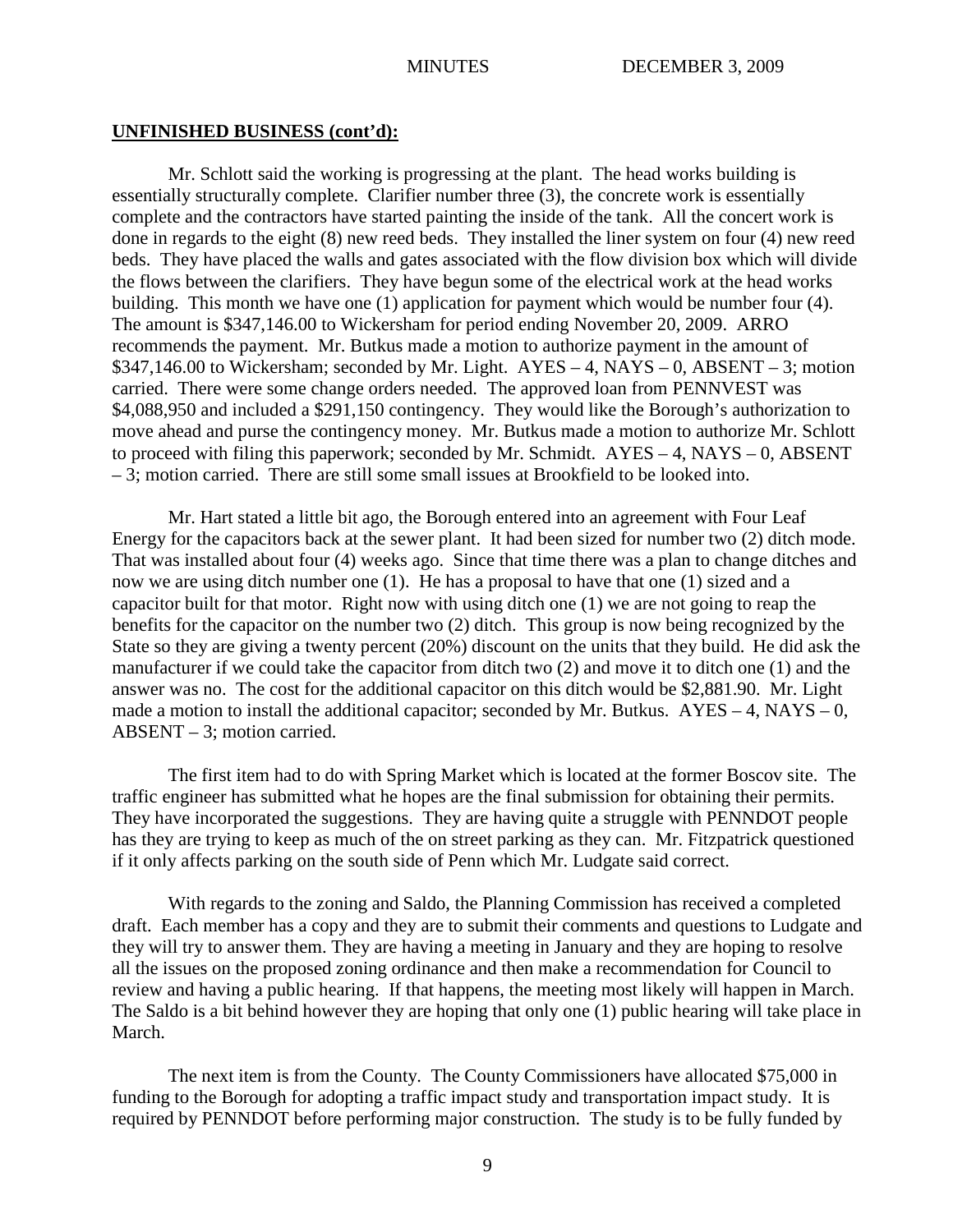County CDBG funds which will have no future impact on the Borough's future CDBG monies. Mr. Ludgate had a meeting that morning with three (3) County officials. He submitted a memo after the meeting stating with who he met. They were Alan Piper, County Transportation Planner, Ken Pick, Director of the County Community Development, and Glenn Knoblach, who is the County Planning Director. He wanted to get the ground rules on how we would get this money and what were the controls. The County has requested the traffic analysis. They want to find the answer to one (1) question. Does the concept for traffic congestion relief as presented in our official map truly work? That is why they are ready to fund that study. He asked the three (3) gentlemen if this comes out that it will work, and he is sure it will, he believes the County will pitch in and help this project happen. It was then discussed how we get the ball rolling. The Borough will need to select a consultant. They will then submit their choice to the County who will ultimately have the vote to agree with that hire or not. There will be a contract to come out next year between the County and the Borough on how the funds will be disbursed. The Borough won't be able to divert these funds and use it for something else. It must strictly be used for the TIS (traffic impact study). The first step is to request from PENNDOT a list of suitable consultants. The second step would be to send letters to the qualified firms to see if they would be interested in submitting proposals for the work. Number three would be to hold a proposal meeting. The fourth step would be to short list three (3) to five (5) firms and request proposals from them. The fifth step is for the Borough to pick one (1) firm and work out a draft contract. The sixth would be to get the County's concurrence on that selection and approval of the consultant contract; then finally a contract between the Borough and the County. He was hoping to get authorization for items one (1) through four (4) that evening. It would cost the Borough roughly \$2,500 for Ludgate to prepare the work that is needed to be done to select a consultant however that money is already in the budget. Mr. Bernie Campbell stated that the school district is very interested to see these numbers as well, as they were looking for them when they were deciding on the TIF. Mr. Schmidt made the motion to grant Ludgate the authority to move ahead; seconded by Mr. Light.  $AYES - 4$ ,  $NAYS - 0$ ,  $ABSENT - 3$ ; motion carried. Mr. Campbell explained that the newspaper stated that the school board delayed the TIF vote; however that was not what happened. They requested that the school board delay the vote so they could gather more information to insure a more positive outcome. The headline was not exactly what happened.

The next item was the LUPTAP study which we are currently in the middle of. There will be a steering committee meeting the following Tuesday at 8:30 a.m. The discussion that day with the three (3) County officials was that they are very interested in seeing that the LUPTAP study is married to the Traffic Impact Study. That way we are dealing with global issues not just traffic issues.

At the school board meeting what was heard was a lot of skepticism about PENNDOT. He had an article that was recently published. It states that reform is underway in two (2) major states. They are PA and Texas. Mr. Ludgate is seeing this. He went on to explain what he has seen.

Next Tuesday evening Mr. Ludgate will be on TV. The Smart Growth Coalition of Berks County has been very interested in our progress in Sinking Spring. He has been invited to be on TV at 7:30 to discuss this. He shall be interviewed by Mr. John Kramer who is the Smart Growth Coalition guru.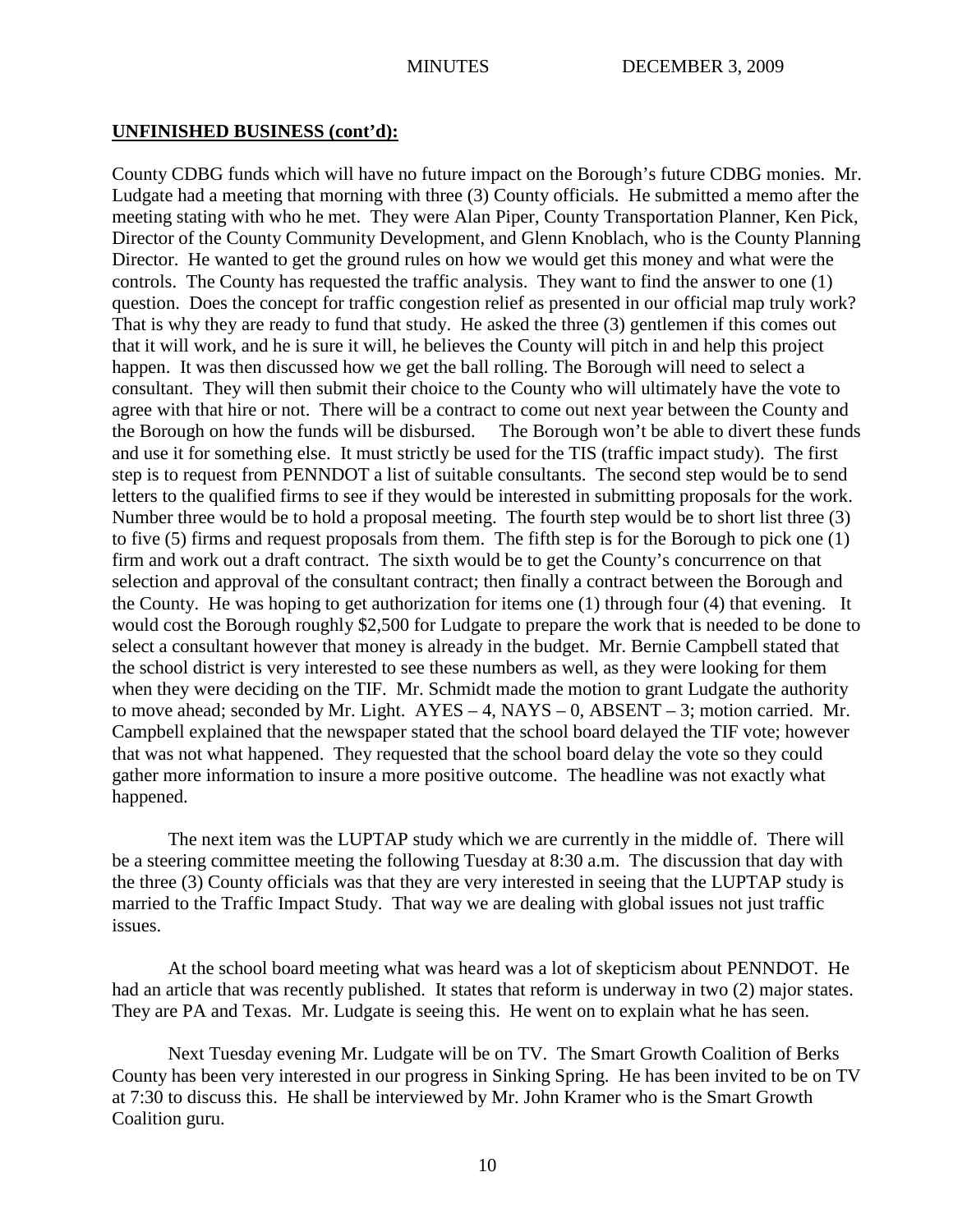#### **NEW BUSINESS:**

The reorganizational meeting will be Monday, January 4, 2010 at 6:30 p.m. The regular meeting will follow.

#### **PUBLIC COMMENT:**

Mr. Campbell wanted to thank the outgoing members of Council for their service. Even though we might not see eye to eye on everything he just wanted to thank them for coming to the meetings and spending their time for the community. In addition, he wanted to wish the new Council well. He thanked the Mayor for his long service to the community. Mr. Schmidt and Mr. Light thanked him for his kind words.

Mr. Fitzpatrick found the lease from Mr. Kreider. The terms are \$25 per month. A map was included. Mr. Light made a motion to execute the lease; seconded by Mr. Butkus.  $AYES - 4$ ,  $NAYS - 0$ ,  $ABSENT - 3$ ; motion carried.

Mr. Fitzpatrick stated the Nitka's have entered into an agreement to purchase a property and so it is moving forward. Mr. Fitzpatrick feels we should have access to the property by January 15, 2010.

#### **TREASURER'S REPORT:**

| <b>General Account</b>              |                         |              |
|-------------------------------------|-------------------------|--------------|
| Opening Balance – November 30, 2009 |                         | \$253,632.34 |
| <b>PLGIT</b>                        |                         | 9,089.04     |
| Invest                              | Recreation              | 49,525.46    |
|                                     | General Invest          | 4,385.33     |
|                                     | To Be Paid              | (20, 666.76) |
|                                     | <b>Total Acct Funds</b> | \$295,965.41 |
| Sewer Account                       |                         |              |
| Opening Balance – November 30, 2009 |                         | \$185,411.24 |
| <b>PLGIT</b>                        |                         | 61,221.97    |
| Invest                              | <b>Sewer Revenue</b>    | 421,487.89   |
|                                     | To Be Paid              | 29,094.23)   |
|                                     | <b>Total Acct Funds</b> | \$639,026.87 |
|                                     |                         |              |

Mr. Light made a motion to accept the Treasurer's Report; seconded by Mr. Schmidt AYES – 4NAYS – 0, ABSENT - 3; motion carried.